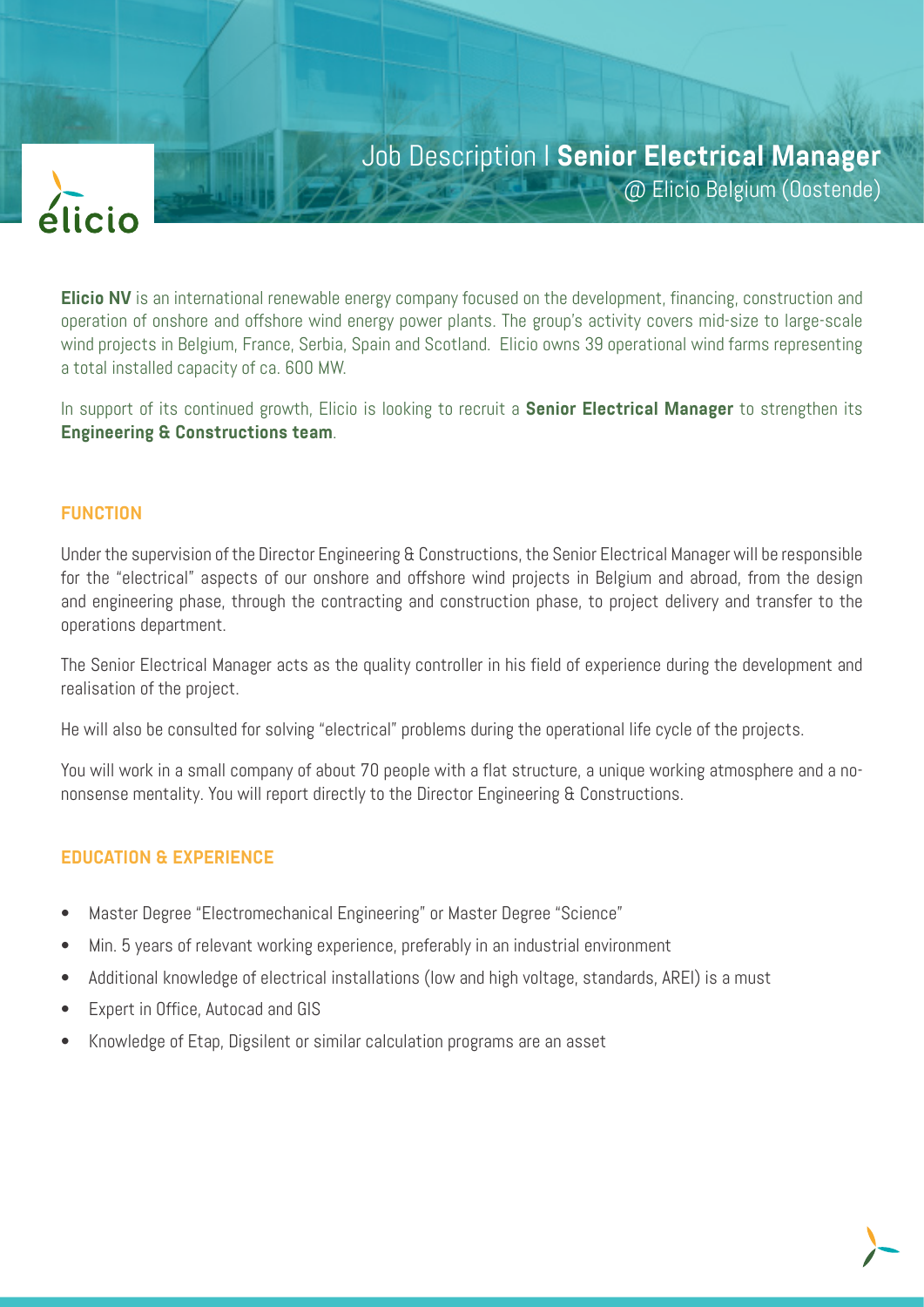

## **MAIN TASKS & RESPONSIBILITIES DURING DEVELOPMENT PHASE**

**Assisting the project manager** during the development phase of the project, specifically with respect to the electrical aspects of a project "in development":

- Determining the infield cable route between the wind turbines and the MS cabin (in the project zone)
- Consultation with the MS-grid operator for obtaining a grid connection within a certain timeframe
- Drafting and developing instrumentation and electrical design criteria and philosophies for a project
- Reviewing electrical calculations in consultation with the grid operator and WTG supplier to ensure they meet grid specifications
- Participating in setting up planning & scheduling of required activities and integrating them into overall project planning

**Prepare and send out** a qualitative competition that allows Elicio to appoint the preferred bidders (EBOP) contractors)

**Evaluating** the submitted bids and selecting the bidders with whom the commercial/financial negotiations can be conducted

**Negotiating** contracts with an optimal mix of price and quality for the Works, taking into account the Project Schedule

**Build and maintain** an excellent **knowledge of the market,** trends and developments that may affect the Project

Establish and maintain **long-term working relationships or partnerships** between the Project and selected suppliers/contractors/consultants to ensure capacity, quality, cost and continuity over the long term.

## **MAIN TASKS & RESPONSIBILITIES DURING CONTRUCTION PHASE**

**Ensuring that the supplier is fully aware of and complies with all conditions**, limitations, requirements and restrictions of the project approvals, permits, licenses and approvals.

**Reviewing and accepting the Contractor's construction design**, drawings, specifications, project plan, method statements, risk assessments, quality plan and other project documentation after award of the contract.

**Directing, coordinating and supervising** the electrical contractors and engineering firms during the construction phase Coordinating the electrical works (both with the EBOP contractor and the grid operator) and managing all related studies and budgets

**Participating in project meetings** involving progress planning & scheduling of required activities and integrating into the overall project schedule

## **Budget control:**

- Tracking and approving completion certificates and documentation related to contractual milestones for payment and scheduling.
- Following up on potential cost overruns or deviations